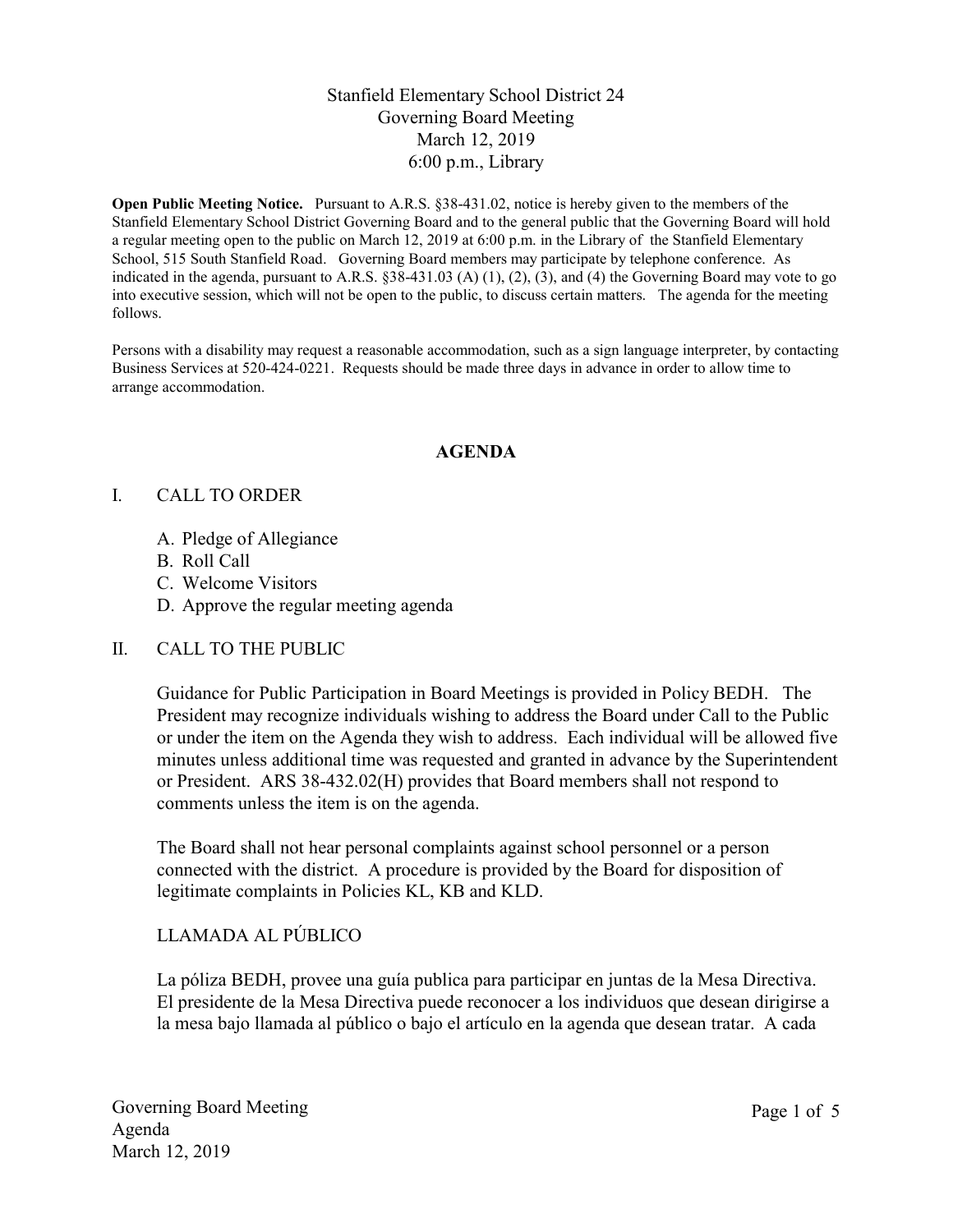individuo se le otorgaran cinco minutos de tiempo, a menos que el Presidente o Superintendente le hayan concedido tiempo adicional por adelantado. La Póliza ARS 38- 432.02 dice que ningún miembro de la mesa responderá a ningún tipo de comentarios de temas que no estén en la agenda.

La mesa no oirá quejas personales en contra de personal de la escuela o personas que tengan alguna conexión con el Distrito. Para este tipo de quejas la mesa provee otro tipo de procedimientos para la disposición de quejas legítimas las cuales se encuentran en las siguientes Pólizas KL, KB, y KLD.

### III. APPROVAL OF MINUTES

Approve the February 18, 2019 regular governing board meeting minutes.

### IV. REPORTS

- A. Superintendent's Report
	- 1. Auditor General's Report and Analysis (Front Pocket)
	- 2. FY20 Federal Grant Budgets
- B. February Public Funds Expenditure Reports (Pages 1-4)
- C. February Student Activities Report (Page 5)
- D. Principal's Report (Page 6) 1. Discipline Report (Page 7)
- E. Operations Support Services Reports (Pages 8-10)
	- 1. Maintenance
	- 2. Transportation
	- 3. Technology

### V. NEW BUSINESS ACTION ITEMS – PERSONNEL

All hiring is pending satisfactory completion of background investigation, records verification, and fingerprint report.

- A. Accept resignation of Elaine Matthias, Teacher, effective May 22, 2019 (Page 11)
- B. Approve 2018-2019 extra duty contract for Louie Espuma, Girl's Softball.
- C. Approve Hire, Sharon Pihl for Bus Driver, Notice of "At-Will" Appointment -189-day schedule, 1.0 FTE positions, effective March 11, 2019
- D. Approve contract renewal for school year 2019-20 Teacher Contracts: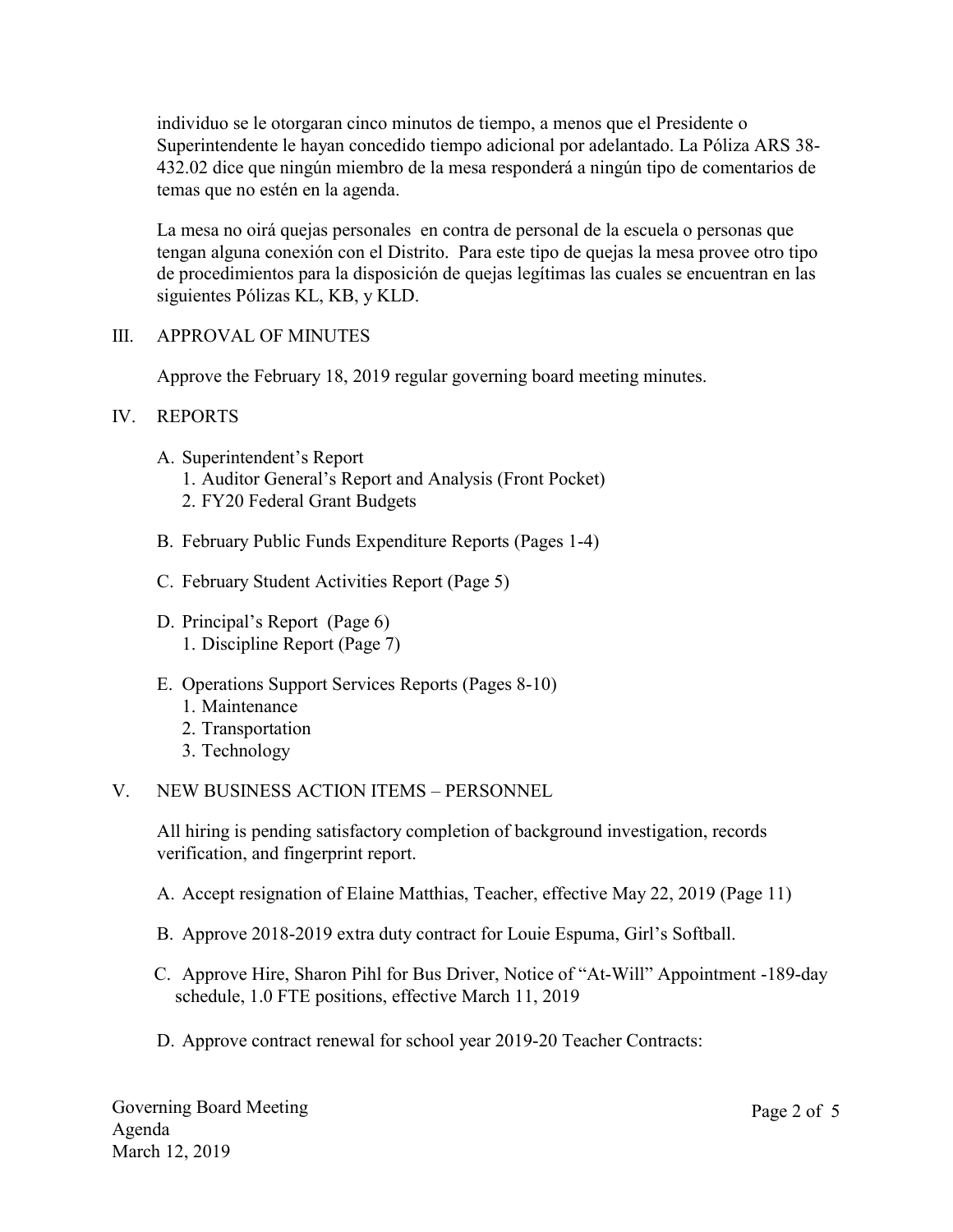- 1. Paulette Allen-Chambers
- 2. Michael Bailin
- 3. Joey Ball
- 4. Davina Castro
- 5. JacquelineCollins
- 6. Dimple Dagatan
- 7. Kay Marish Edulan
- 8. Shiela Garland
- 9. Maria Garcia
- 10. Kelly Grapp
- 11. Samantha Harris
- 12. Adriana Hernandez
- 13. Yvette Hernandez
- 14. Darrell Keel
- 15. Hermelina Liddell
- 16. Stephonie Martin
- 17. Elaine Matthias
- 18. Shirley Nash
- 19. Preeti Pachauri
- 20. Arlo Pew
- 21. Rosemary Rodriguez
- 22. Analise Rodriguez-Valdez
- 23. Vera Sagor
- 24. Raymond Scanapico
- 25. Laura Scavo
- 26. Tiffany Shaw
- 27. Michael Tanascu
- 28. Ellen Tembo
- 29. Debra Wright
- E. Approve rehire, Part-Time Variable Schedule Teacher Appointment, for 2019-2020, effective July 15, 2019:
	- 1. Vera Koppinger-Renna, Teacher, not to exceed 0.5 FTE at \$200 daily, prorated for partial days
	- 2. Kathryn Cook, SAIS, Technology and Data collection support, not to exceed 0.4 FTE at \$200 daily, prorated for partial days
	- 3. Nancy Patterson, Teacher, not to exceed 0.4 FTE at \$200 daily, prorated for partial days
	- 4. Kim Christie, Teacher, not to exceed 0.5 FTE at \$200 daily, prorated for partial days
	- 5. Rosemary Rowe, Teacher, not to exceed 0.5 FTE at \$200 daily, prorated for partial days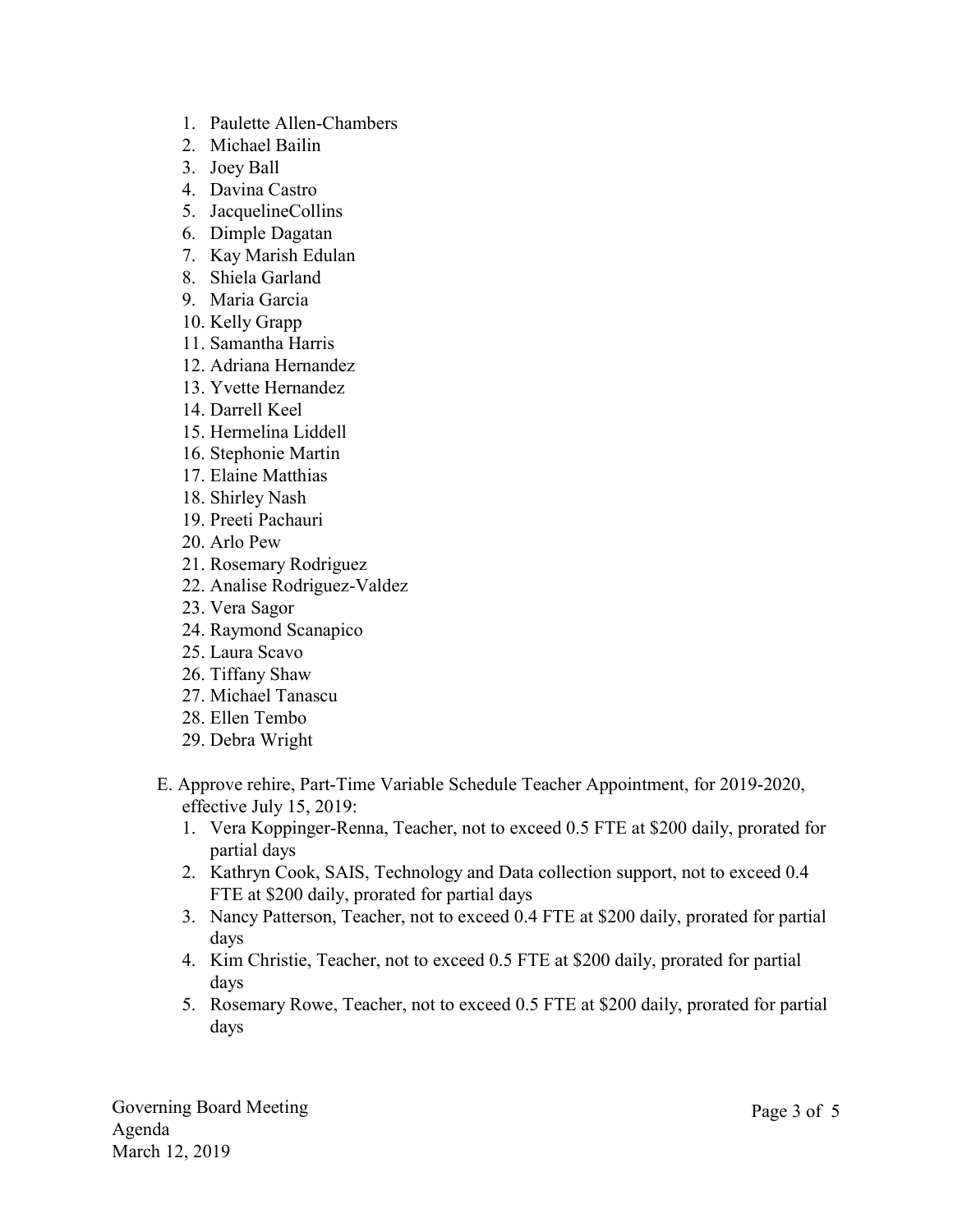- F. Approve 2019-20 student discipline hearing officers effective August 1, 2019: 1. Donald Roberts
- VI. NEW BUSINESS ACTION ITEMS BUSINESS
	- A. Ratify approval of payroll vouchers
		- 1. PV19 \$606.21
		- 2. PV20 \$137,726.22
	- B. Ratify approval of expense vouchers
		- 1. EV1929 \$14,077.62
		- 2. EV1930 \$19.26
		- 3. EV1931 \$33,262.02
		- 4. EV1932 \$16,777.31
		- 5. EV1933 \$13,048.96
	- C. Approve out of State Travel for Lorinda El Aouita, Jennifer Norred and Mark Heimberger to attend Arizona School Business Officials Spring Conference in Laughlin, Nevada from April 3-5, 2019.
	- D. Ratify Superintendent's signature on the on the inmate work contract between Stanfield Elementary School and Arizona Department of Corrections for services from June 29, 2019 to June 29, 2024. (Pages 12-37)
	- E. Approve disposal of damaged/obsolete technology materials, computers and servers to established vendors for recycling. (Pages 37-45)
	- F. Discussion and Possible Action regarding change to previous Adopted Governing Board Meeting Calendar and times for 2019.

NEW BUSINESS ACTION ITEMS-SCHOOL

- A. Accept the Pre-Kindergarten Handbook for the 2019-2020 school year. (Back pocket)
- B. Accept the Classroom Site Fund Pay for Performance Compensation Plan for the 2019- 2020 school year. (Back pocket)
- C. Approve out of state travel for the  $8<sup>th</sup>$  Graders to Six Flags Magic Mountain in Valencia, California for the  $8<sup>th</sup>$  grade Field Trip for eligible students and chaperones on May 9, 2019- May 11, 2019.